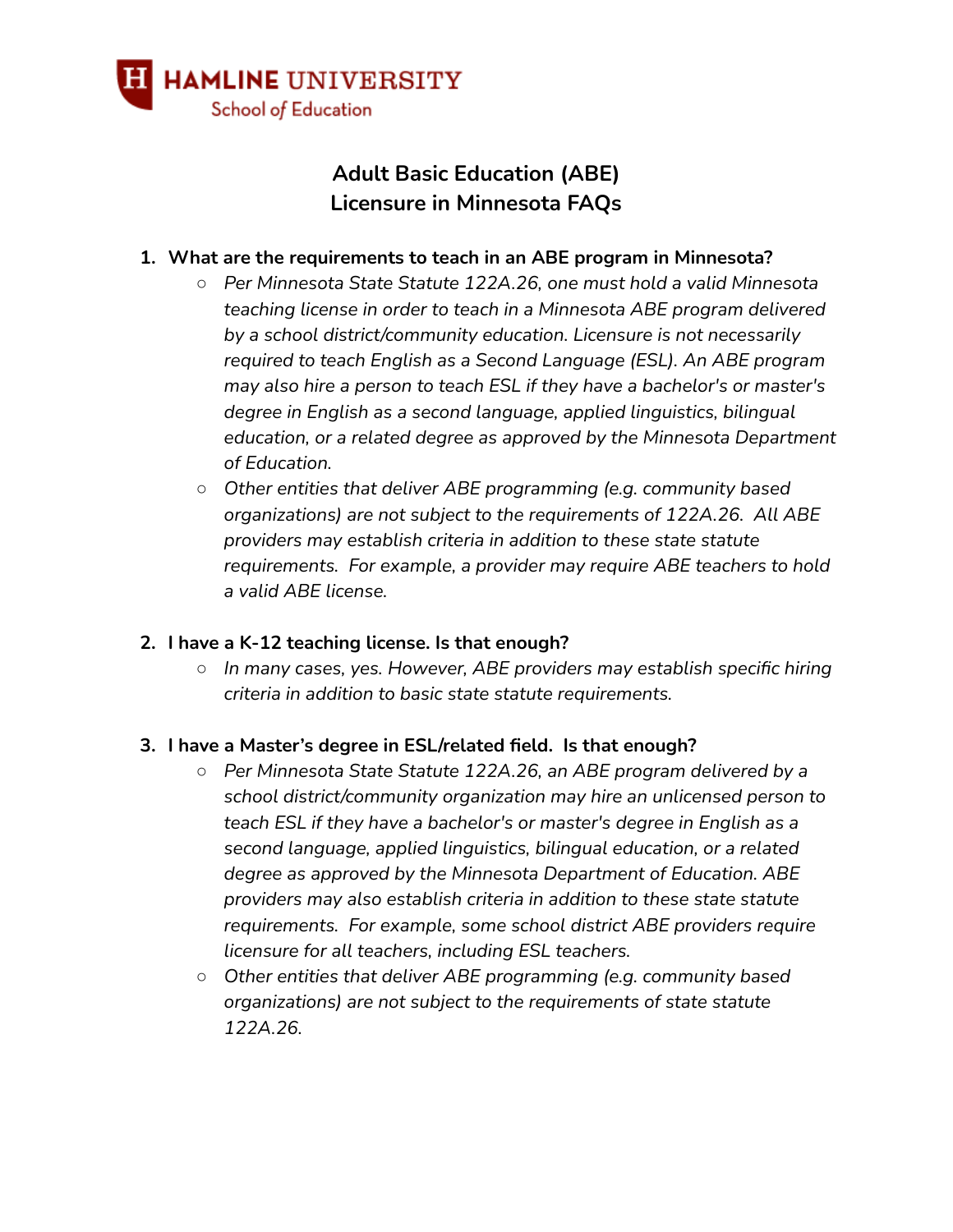

- **4. I have an** *Adult ESL Certificate* **or an** *ABE Certificate* **from Hamline. Is that the same as a teaching license?**
	- *○ No, these certificates are not an official state-issued teaching license. While they offer practical preparation toward working in an ABE program, they are not a license. The graduate credits earned in these certificate programs may, however, be used toward licensure requirements in Hamline's ABE initial license if fewer than 7 years have passed.*

## **5. I have a TEFL Certificate from Hamline. Is a TEFL certificate sufficient to teach ESL in Minnesota?**

*○ A number of community-based organizations that offer adult ESL classes have hired TEFL certificate graduates for part-time positions, and in some instances, full-time positions. TEFL credits can apply to an MATESOL. Per state statute, there are some ABE sites that hire ESL teachers with an MATESOL/ESL or related field so TEFL can be a good place to start.*

# 6. **If I have a TEFL Certificate, what else do I need to take to get the ABE license?**

- *○ The initial license in ABE is 31 graduate credits.*
- *○ Those who have completed Hamline's TEFL certificate will be able to transfer 4 credits to the ABE license, along with 35 practicum hours toward the required 100 hours.*

### **7. Where can I complete an ABE licensure program?**

*○ Hamline University is the only institute in the state that is currently approved to offer the ABE license as both an initial teaching credential and an additional license.*

*Apply online at Hamline Graduate [Admissions](https://www.hamline.edu/graduate/admission/application/)*

*For questions regarding transfer credits and course scheduling, contact Mike Noreen, Graduate Student Advising and Success Manager, (651) 523-2450, [mnoreen01@hamline.edu](mailto:mnoreen01@hamline.edu)*

*For questions regarding course content and working in the field of adult education, contact either Betsy Parrish ([bparrish@hamline.edu](mailto:bparrish@hamline.edu)).*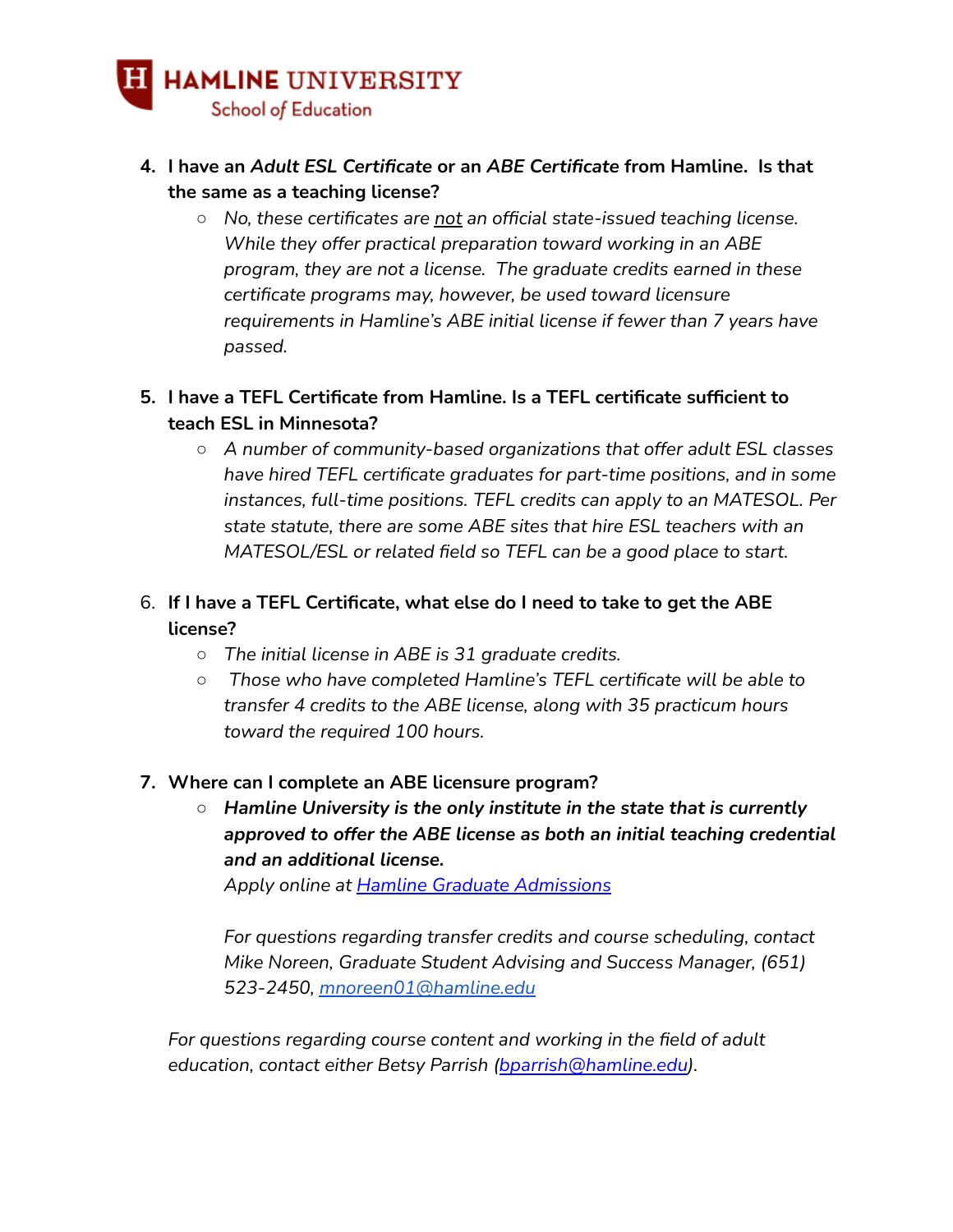# **H** HAMLINE UNIVERSITY School of Education

- 8. **What's involved in getting the Initial ABE license if you DON'T hold a license in another area?**
	- *○ The initial ABE license [\(https://www.hamline.edu/education/licenses/\)](https://www.hamline.edu/education/licenses/) is 31 graduate credits, and it's possible that previous coursework you have completed (including graduate credits for ATLAS professional development offerings) may count toward this total. The basic coursework involves:*

| <b>Schools &amp; Society</b>            | 4 cr.        |
|-----------------------------------------|--------------|
| Educational Psychology                  | 4 cr.        |
| <b>Education and Cultural Diversity</b> | 4 cr.        |
| Theory to Practice                      | 4 cr.        |
| Exceptionality                          | 2 cr.        |
| Introduction to Adult Basic Education   | 4 cr.        |
| Developing Literacy Skills              | 2 cr.        |
| Course Design for Adult Education       | 2 cr.        |
| Assessment in Adult Fducation           | $2$ cr.      |
| ABE field experience*                   | 1 cr.        |
| Flective                                | $2$ cr.      |
|                                         | 31 cr. total |

- 9. **What's involved in getting the Additional ABE license if you DO hold a license in another area?**
	- *○ The Additional ABE License (<https://www.hamline.edu/education/licenses/>)*
	- *○ is 13 graduate credits, and it's possible that previous coursework you have completed (including graduate credits for ATLAS professional development offerings) may count toward this total. You will complete these ABE-specific courses:*

| Introduction to Adult Basic Education    | $\Delta$ cr |
|------------------------------------------|-------------|
| Developing Literacy Skills               | $2$ cr.     |
| <b>Course Design for Adult Education</b> | $2$ cr.     |
| Assessment in Adult Education            | 2 cr.       |
| ABE field experience*                    | 1 $cr$      |